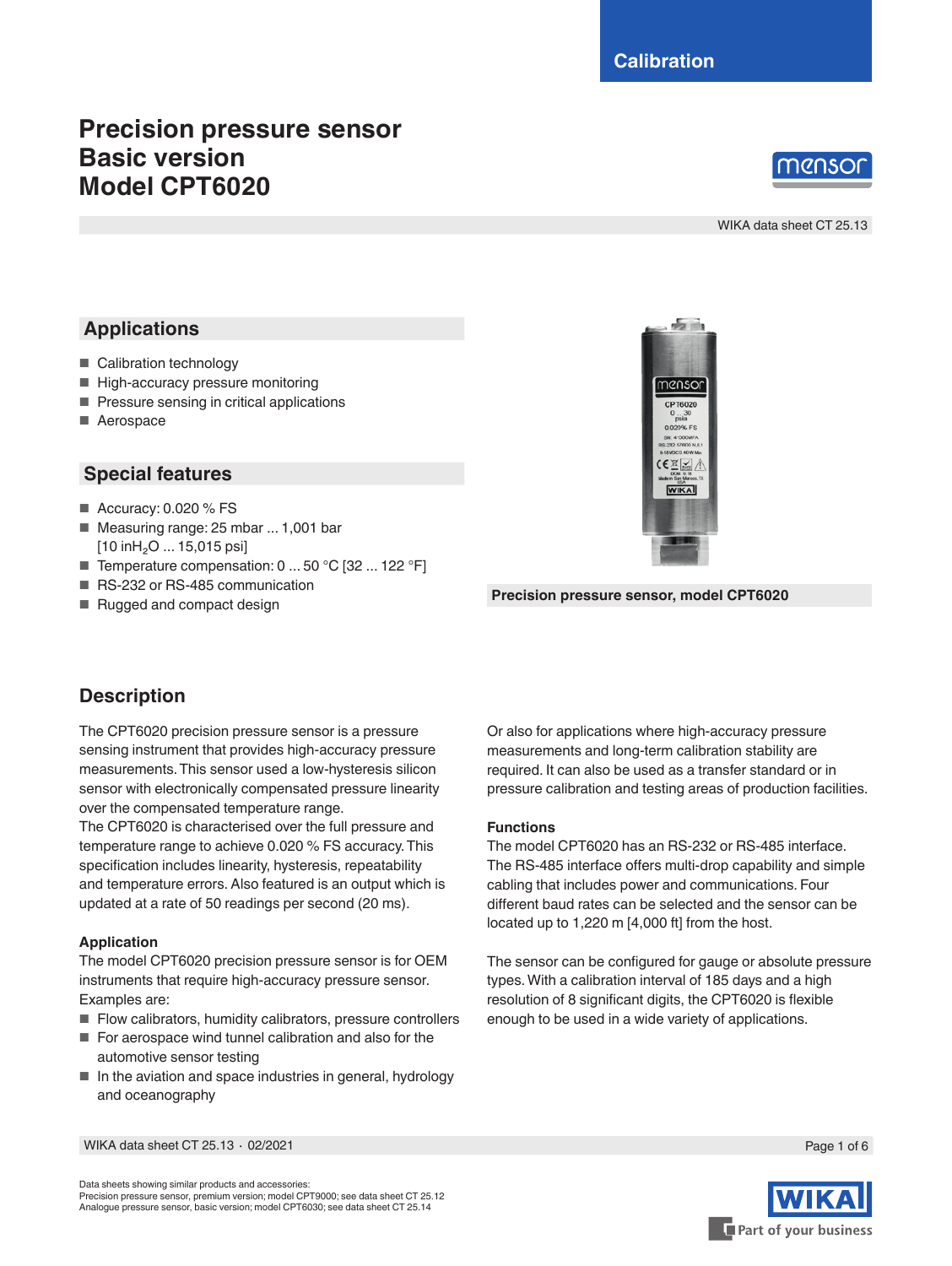#### **Design**

The 316L stainless steel construction and wetted parts are an asset when utilising in corrosive or wet environments. Its compact design offers an advantage in miniaturisation of product design in many OEM applications.

The pressure connection and housing can be customised to fit your application. Standard fittings are easily changed using the AN-4 female connection or the Autoclave® F250C connection.

## **Specifications Model CPT6020**

| Precision pressure sensor technology |                                                                        |  |  |
|--------------------------------------|------------------------------------------------------------------------|--|--|
| Accuracy <sup>1)</sup>               | $0.020 \%$ FS                                                          |  |  |
| <b>Measuring ranges</b>              |                                                                        |  |  |
| Gauge pressure                       | $025$ mbar to $0100$ bar<br>$00.36$ to $01,500$ psi                    |  |  |
| Bidirectional pressure <sup>2)</sup> | $-12.5$ $+12.5$ mbar to $-1$ 100 bar<br>$-0.18+0.18$ to $-151,500$ psi |  |  |
| Absolute pressure                    | 0  350 mbar abs. to 0  1,001 bar abs.<br>0  5 to 0  15,015 psi abs.    |  |  |
| Optional as barometric reference     |                                                                        |  |  |
| Measuring range                      | 552  1,172 mbar abs. [8  17 psi abs.]                                  |  |  |
| Accuracy <sup>1)</sup>               | 0.020 $%$ of reading                                                   |  |  |
| <b>Pressure units</b>                | 39 and 1 user-defined                                                  |  |  |
| <b>Calibration interval</b>          | 185 days                                                               |  |  |

1) It is defined by the total measurement uncertainty, which is expressed with the coverage factor (k = 2) and includes the following factors: the intrinsic performance of the instrument, the<br>measurement uncertainty of the

zero point correction every 30 days. 2) The negative portion of a bidirectional range has the same accuracy as the equivalent positive range.

#### **Precision pressure sensor**

| Case                   |                                                                                                                                                                                                                                                                          |
|------------------------|--------------------------------------------------------------------------------------------------------------------------------------------------------------------------------------------------------------------------------------------------------------------------|
| Orientation effects    | Negligible – completely removable with a zero point correction                                                                                                                                                                                                           |
| Dimensions             | See technical drawings                                                                                                                                                                                                                                                   |
| Weight                 | Approx. 250 g [0.55 lbs] (depending on range)                                                                                                                                                                                                                            |
| Ingress protection     | IP <sub>67</sub>                                                                                                                                                                                                                                                         |
| <b>Display</b>         |                                                                                                                                                                                                                                                                          |
| Resolution             | 100 ppb or better                                                                                                                                                                                                                                                        |
| Warm-up time           | $15 \text{ min}$                                                                                                                                                                                                                                                         |
| <b>Connections</b>     |                                                                                                                                                                                                                                                                          |
| Pressure connections   | SAE J514/JIC 4 or Autoclave <sup>®</sup> F250C: for pressure ranges > 400 bar [> 6,000 psi]                                                                                                                                                                              |
| Overpressure safety    | 2 x proof, 3 x burst, static pressure $<$ 3.45 bar $\left[$ < 50 psi $\right]$                                                                                                                                                                                           |
| Pressure port adapters | Without<br>■ Only up to pressure ranges 400 bar [6,000 psi]: 1/8" female BSP fitting, 1/4" male BSP fitting,<br>1/8" female NPT fitting, 1/4" male NPT fitting, 6 mm tube fitting, 1/4" tube fitting and female 7/16-<br>20 SAE fitting                                  |
| Wetted parts           | Pressure ranges ≤ 350 mbar [≤ 5 psi]: 316 stainless steel, silicon, glass-filled resins, epoxy<br>Pressure ranges $>$ 350 mbar  100 bar $\lceil$ > 5  1,500 psi]: 316 stainless steel<br>Pressure ranges > 100 bar [1,500 psi]: 316 stainless steel, fluorocarbon rubber |
| Permissible media      | Pressure ranges $\leq$ 350 mbar $\leq$ 5 psi]: clean, dry, non-corrosive gases<br>Pressure ranges > 350 mbar [> 5 psi]: media compatible with the listed wetted parts                                                                                                    |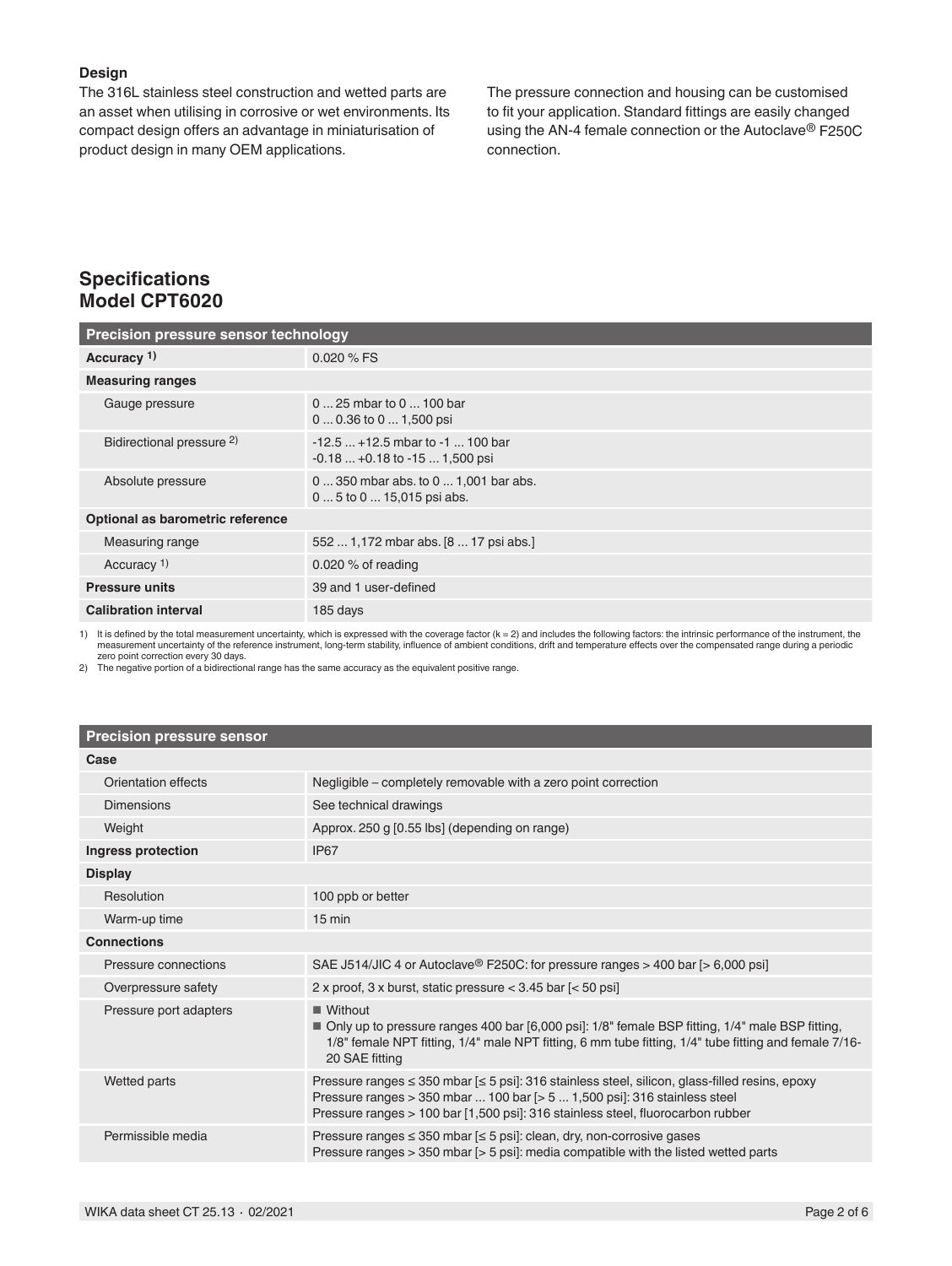| <b>Precision pressure sensor</b> |                                                                   |  |
|----------------------------------|-------------------------------------------------------------------|--|
| <b>Voltage supply</b>            |                                                                   |  |
| Supply voltage                   | DC 9  18 V (DC 12 V nominal)                                      |  |
| Current/power consumption        | < 26 mA at DC 12 V $\pm$ 5 % (40 W max.)                          |  |
| Permissible ambient conditions   |                                                                   |  |
| Compensated temperature range    | 0  50 °C [32  122 °F]                                             |  |
| Operating temperature range      | $-40+85$ °C [ $-40+185$ °F]                                       |  |
| Storage temperature range        | $-40+85 °C[-40+185 °F]$                                           |  |
| Humidity                         | 0  95 % r. h. (non-condensing)                                    |  |
| Operating altitude               | $<$ 3,000 m or 10,000 ft                                          |  |
| Internal volume                  |                                                                   |  |
| Measure port                     | $< 1$ ml $[1$ cc]                                                 |  |
| Reference port                   | Approx. 40 ml [40 cc]                                             |  |
| Communication                    |                                                                   |  |
| Interface                        | RS-232 or RS-485                                                  |  |
| Baud rate                        | 57.600 baud: default<br>9,600, 19,200 and 115,200 user selectable |  |
| Measuring rate                   | 50 values/s: default - (factory adjustable)                       |  |
| <b>Command sets</b>              | Mensor default command set<br>Mensor legacy command set           |  |

# **Approvals**

### **Approvals included in the scope of delivery**

| Logo    | <b>Description</b>                                                                               | I Countrv      |  |
|---------|--------------------------------------------------------------------------------------------------|----------------|--|
| $C \in$ | EU declaration of conformity                                                                     | European Union |  |
|         | EMC directive 1)<br>EN 61326-1 emission (group 1, class A) and immunity (industrial application) |                |  |
|         | <b>RoHS</b> directive                                                                            |                |  |

1) Warning! This is class A equipment for emissions and is intended for use in industrial environments. In other environments, e.g. residential or commercial installations, it can interfere<br>with other equipment under certa

# **Certificates**

| Certificate                                  |                                                                                                                                                                                                                                                                                                                                                                                                                 |
|----------------------------------------------|-----------------------------------------------------------------------------------------------------------------------------------------------------------------------------------------------------------------------------------------------------------------------------------------------------------------------------------------------------------------------------------------------------------------|
| Calibration 2)                               | A2LA calibration certificate (standard on factory) (traceable and accredited in accordance with<br><b>ISO/IEC 17025)</b><br>■ DKD/DAkkS calibration certificate for absolute pressure measuring ranges (traceable and accredited<br>in accordance with ISO/IEC 17025)<br>■ DKD/DAkkS calibration certificate for gauge pressure measuring ranges (traceable and accredited in<br>accordance with ISO/IEC 17025) |
| <b>Recommended recalibration</b><br>interval | 185 days (dependent on conditions of use)                                                                                                                                                                                                                                                                                                                                                                       |
| 2) Calibration in a vertical position.       |                                                                                                                                                                                                                                                                                                                                                                                                                 |

Approvals and certificates, see website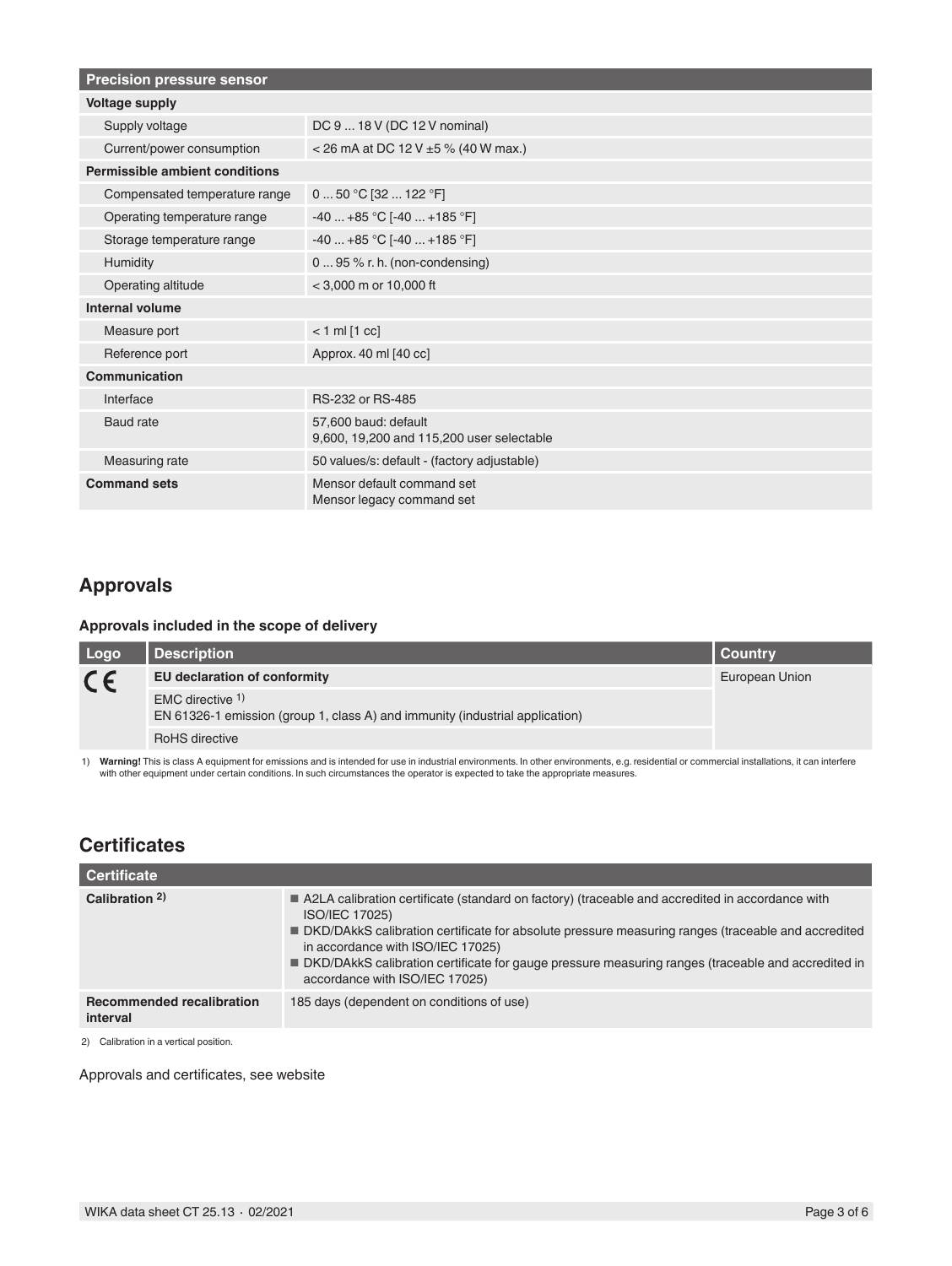# **Dimensions in mm [in]**





1) Reference port only for gauge pressure range; the port is plugged at absolute pressure range and sealed gauge ranges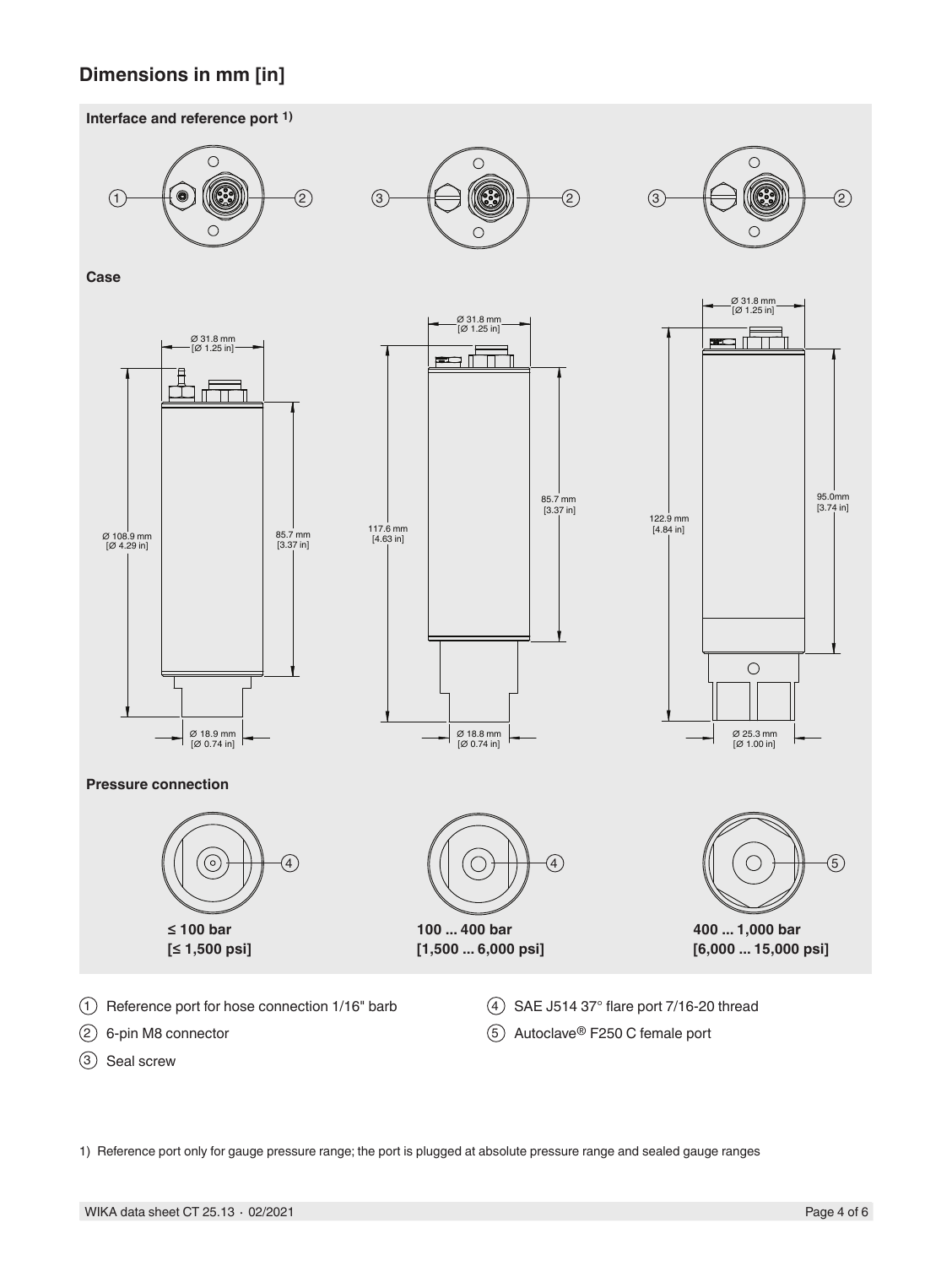# **WIKA-Cal calibration software**

### **Easy and fast creation of a high-quality calibration certificate**

The WIKA-Cal calibration software is used for generating calibration certificates or logger protocols for pressure measuring instruments. A demo version is available for free download.

To switch from the demo version to a licensed version, a USB dongle with a valid licence must be purchased.

The pre-installed demo version changes automatically to the selected version when plugging in the USB dongle and remains available as long as the USB dongle is connected to the PC.

- The user is guided through the calibration or logger process
- Management of calibration data and instrument data
- Intelligent pre-selection via SQL database
- Menu languages: German, English, Italian, French, Dutch, Polish, Portuguese, Romanian, Spanish, Swedish, Russian, Greek, Japanese, Chinese More languages will be due with software updates
- Customer-specific complete solutions possible

The supported instruments are continuously expanded and even customer-specific adaptations are possible.

For further information see data sheet CT 95.10



### **Three WIKA-Cal licences are available together with a pressure controller of CPC series**

The WIKA-Cal calibration software is available for online calibrations together with a PC. The scope of software functions depends on the selected licence. Several licences can be combined on one USB dongle.

| <b>Cal-Template (light version)</b>                                                                                                                                                                                                                                                                                                | <b>Cal-Template (full version)</b> | Log-Template (full version)                                                                                                                                                                                |  |  |  |
|------------------------------------------------------------------------------------------------------------------------------------------------------------------------------------------------------------------------------------------------------------------------------------------------------------------------------------|------------------------------------|------------------------------------------------------------------------------------------------------------------------------------------------------------------------------------------------------------|--|--|--|
| ■ Semi-automated calibration                                                                                                                                                                                                                                                                                                       | Fully automatic calibration        | ■ Live measurement recording for a certain<br>period of time with selectable interval,                                                                                                                     |  |  |  |
| Creation of calibration certificates 3.1 per DIN EN 10204<br>Export of calibration reports to Excel <sup>®</sup> template or XML file<br>■ Calibration of gauge pressure measuring instruments with absolute pressure references<br>and vice versa<br>Creation of calibration certificates with no limitations on measuring points |                                    | duration and start time<br>Creation of logger protocols with graphic<br>and/or tabular representation of the<br>measurement results in PDF format<br>Export of measurement results as CSV file<br>possible |  |  |  |
| Ordering information for your enquiry for a single license:                                                                                                                                                                                                                                                                        |                                    |                                                                                                                                                                                                            |  |  |  |
| WIKA-CAL-LZ-Z-Z                                                                                                                                                                                                                                                                                                                    | WIKA-CAL-CZ-Z-Z                    | WIKA-CAL-ZZ-L-Z                                                                                                                                                                                            |  |  |  |
| Ordering information for your enquiry for the pair lecense:                                                                                                                                                                                                                                                                        |                                    |                                                                                                                                                                                                            |  |  |  |
| Cal-Template (light version) together with Log-Template (full version)                                                                                                                                                                                                                                                             | WIKA-CAL-LZ-L-Z                    |                                                                                                                                                                                                            |  |  |  |
| Cal-Template (full version) together with Log-Template (full version)                                                                                                                                                                                                                                                              | WIKA-CAL-CZ-L-Z                    |                                                                                                                                                                                                            |  |  |  |